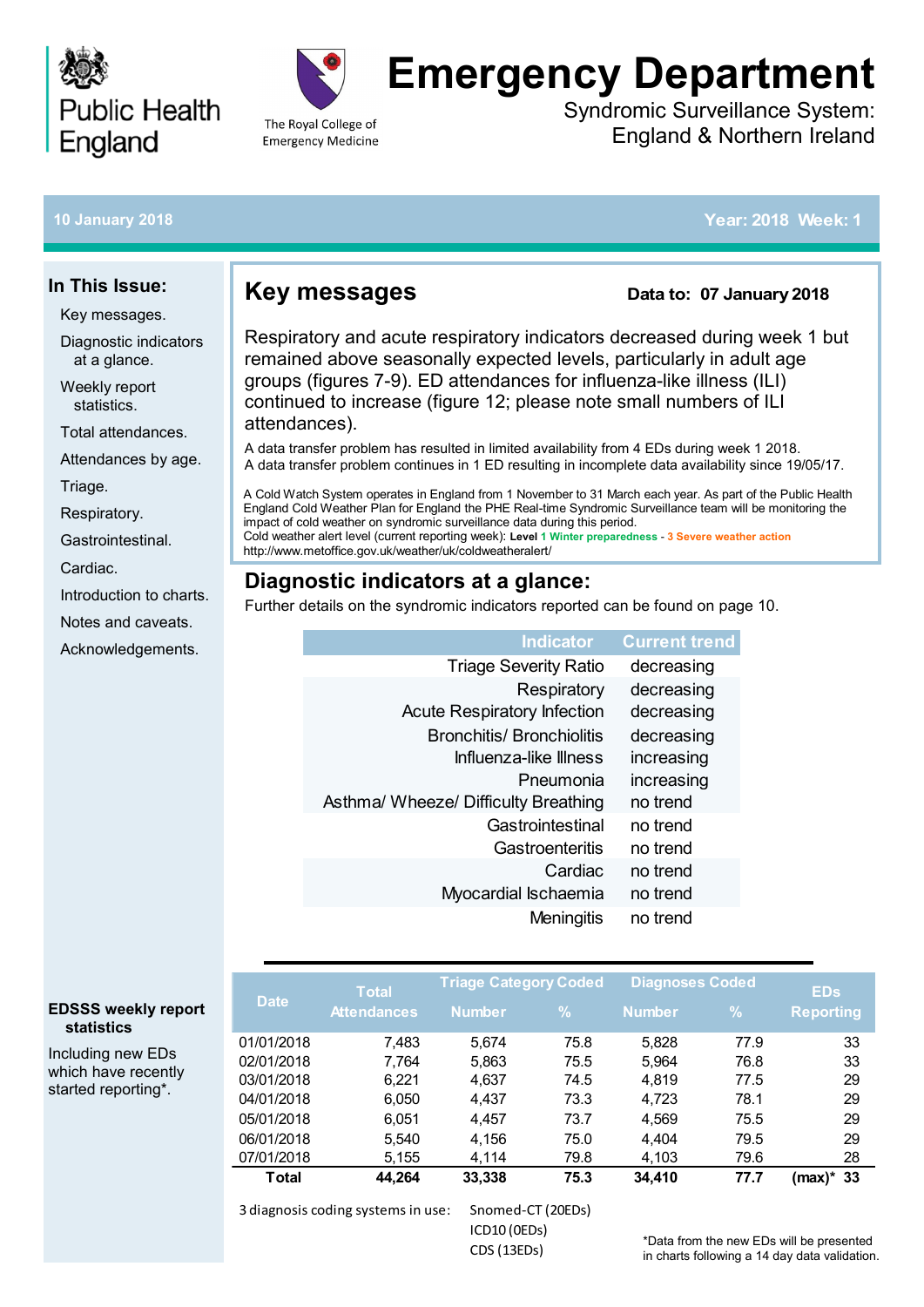**Year: 2018 Week: 1**

<span id="page-1-0"></span>

#### **10 January 2018.**

#### **1: Total attendances.** Daily number of total attendances recorded across the EDSSS network.

#### **2: Daily attendances by age:** Numbers.

Daily number of total attendances, by age group, recorded across the EDSSS network.



Daily percentage of total attendances by age group, recorded across the EDSSS network.





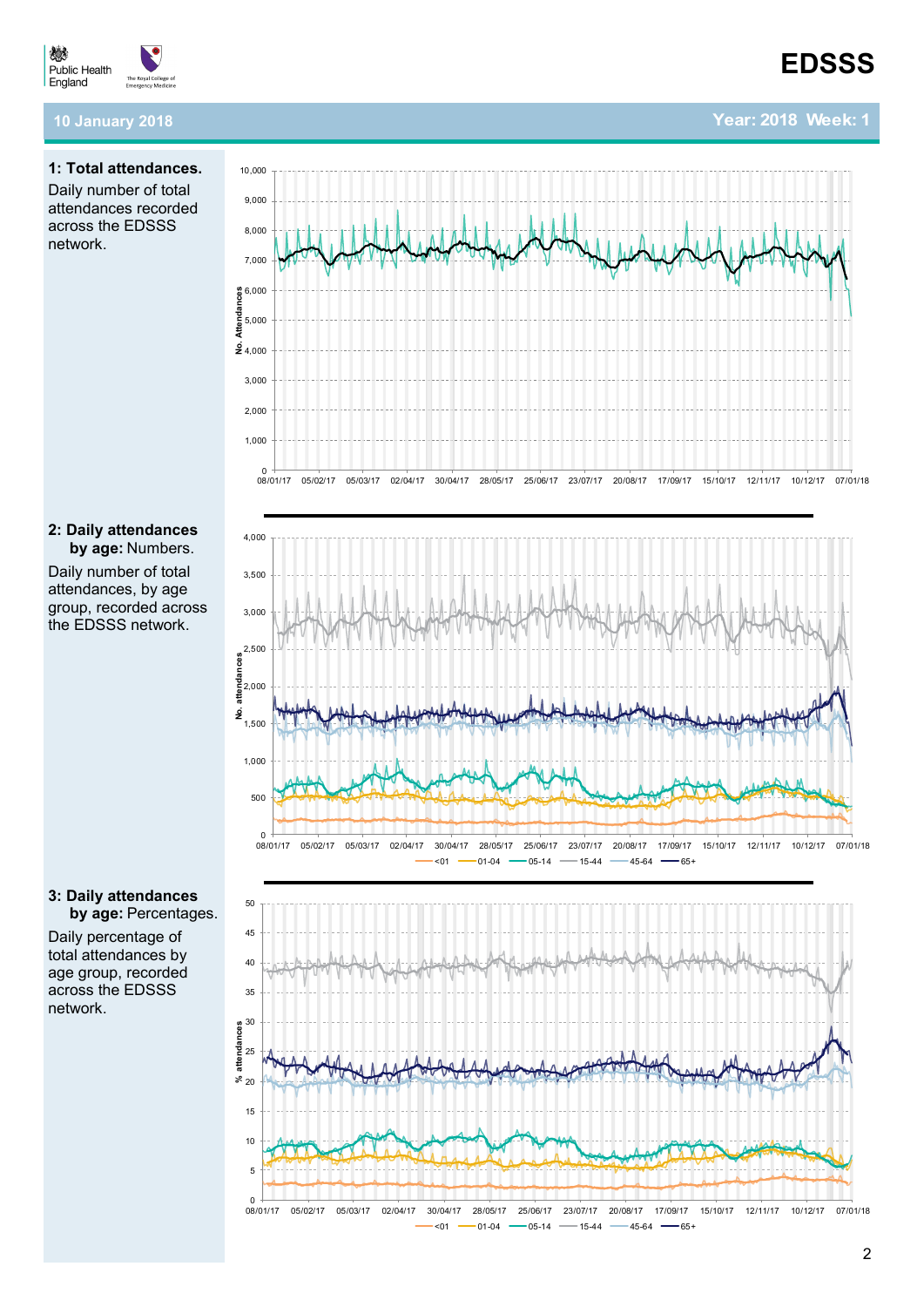**Year: 2018 Week: 1**

<span id="page-2-0"></span>

#### **10 January 2018**

#### **4: Triage category: severity of illness** .

Triage category is assigned according to the clinical priority of each presenting patient. 3,500

**Includes 33/33 EDs.** 

## 500 1,000 1,500 2,000 2,500 3,000 08/01/17 05/02/17 05/02/17 02/04/17 30/04/17 28/05/17 25/06/17 23/07/17 20/08/17 17/09/17 15/10/17 12/11/17 10/12/17 07/01/18

#### **5: Triage category severity ratio.**

The ratio of patients classified as very urgent or urgent to those classified as standard or non -urgent.

**Includes 33/33 EDs.** 



#### **6: Triage presentation.**

Triage presentation indicators are based on the triage descriptors recorded in each ED. Data are displayed as the number of attendances recorded with triage information. 5: Triage category<br>
severity ratio.<br>
The ratio of patients<br>
classified as very urgent<br>
or urgent to those<br>
classified as standard<br>
or non-urgent.<br>
Includes 33/33 EDs.<br>
Includes 33/33 EDs.<br>
Served in the second of the tria

**Includes 18/33 EDs**  which report standard terms, not using free

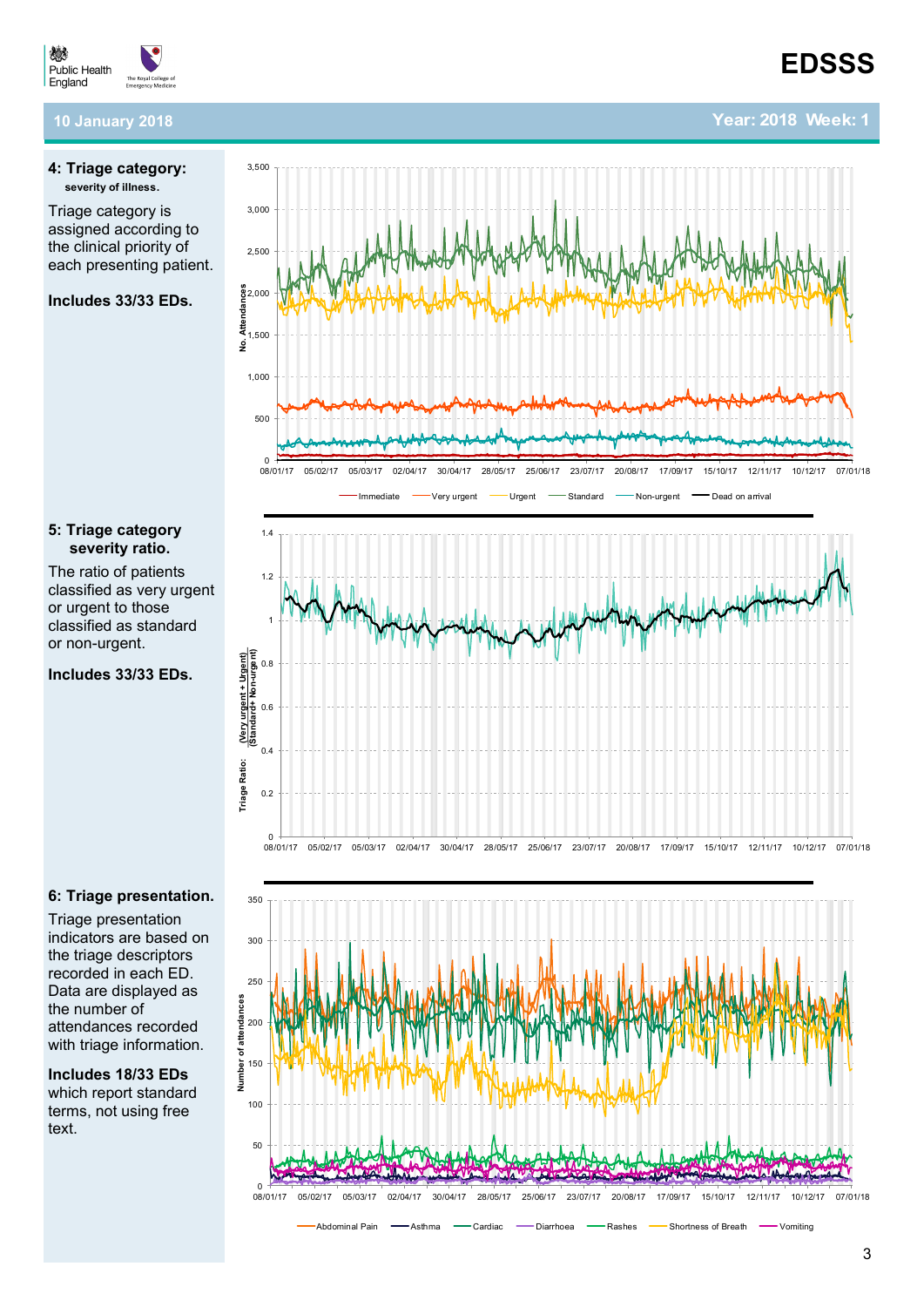<span id="page-3-0"></span>

#### **10 January 2018**

#### **7: Respiratory.**

Daily percentage of all attendances recorded as respiratory attendances across the EDSSS network.

30

#### **Includes 33/33 EDs.**



#### **8: Acute Respiratory Infection.**

Daily percentage of all attendances recorded as acute respiratory infection attendances across the EDSSS network.

#### **Includes 19/33 EDs.**

#### **9: Acute Respiratory Infection by age group.**

7 day moving average of ARI attendances presented as a proportion of the attendances within each age group.

**Includes 19/33 EDs.** 





### **EDSSS**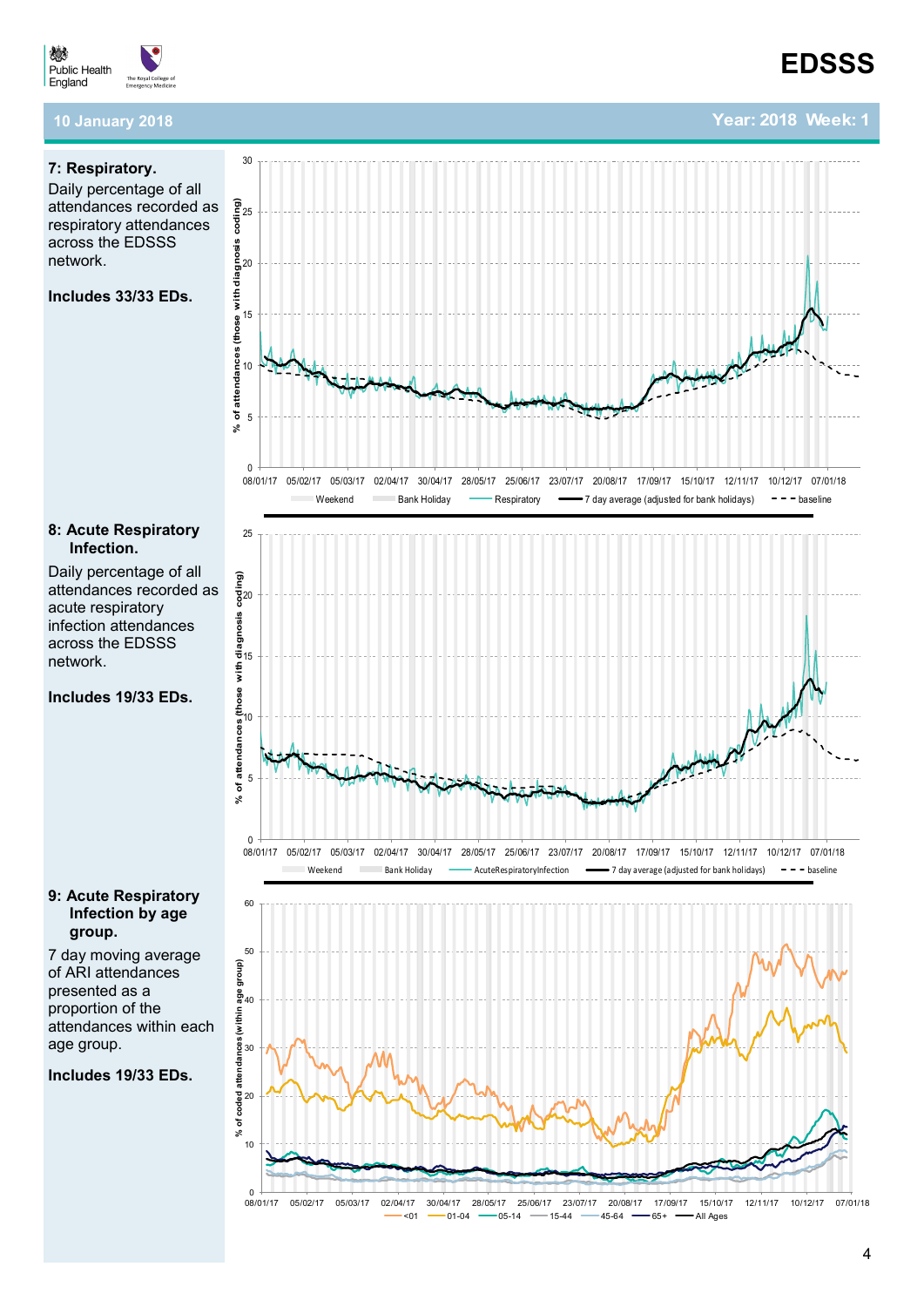**Year: 2018 Week: 1**

#### 燃 **Public Health** England

#### **10 January 2018.**

#### **10: Bronchitis/ Bronchiolitis.**

Daily percentage of all attendances recorded as  $\frac{8}{8}$ <sup>1.6</sup> bronchitis/ bronchiolitis attendances across the EDSSS network.

#### **Includes 19/33 EDs.**

#### **11: Bronchitis/ Bronchiolitis by age group**

7 day moving average of bronchitis/ bronchiolitis attendances presented as a proportion of the attendances within each age group.

#### **Includes 19/33 EDs.**

#### **12: Influenza-like Illness.**

Daily percentage of all attendances recorded as influenza-like illness attendances across the EDSSS network.

#### **Includes 19/33 EDs.**





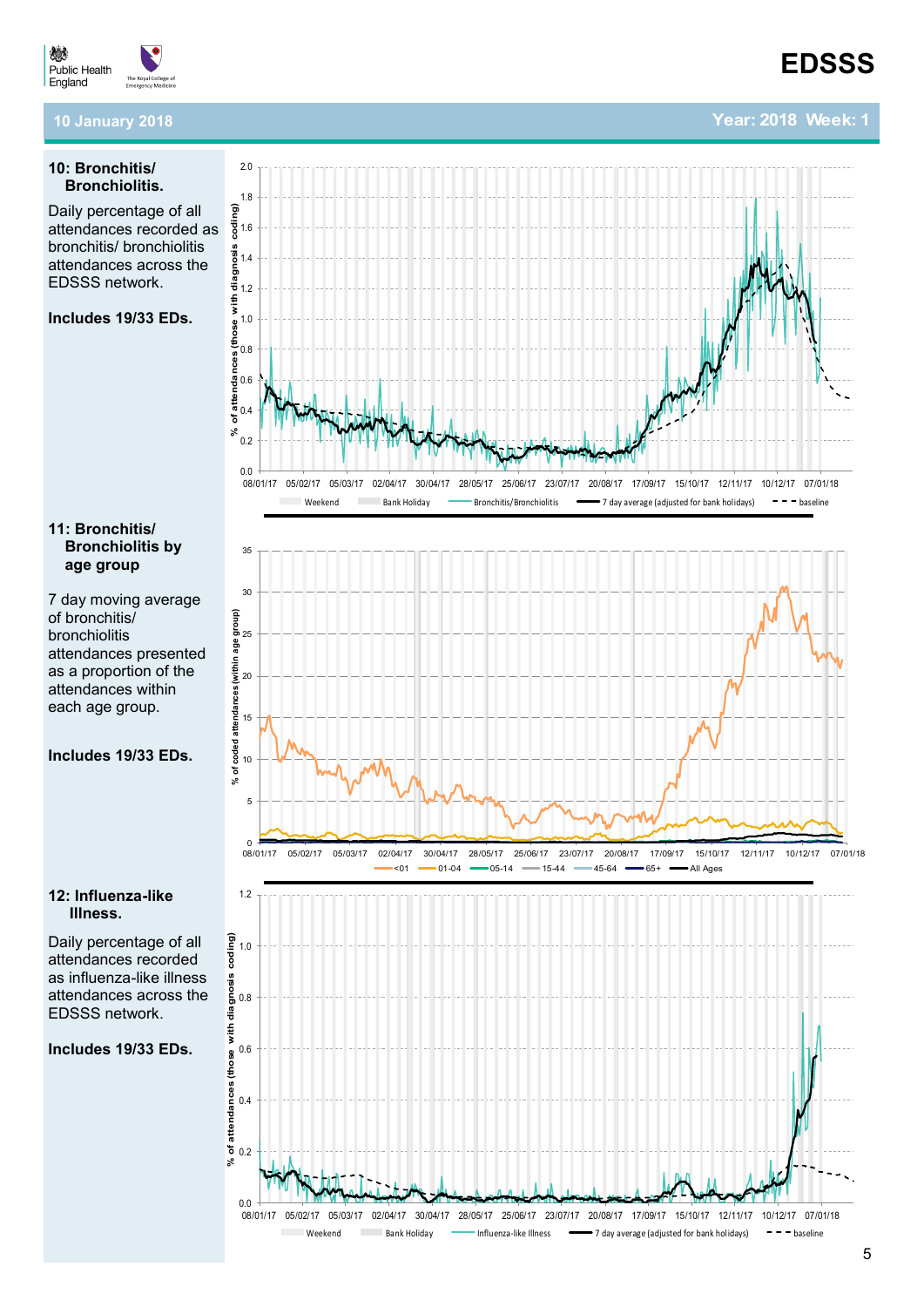**Year: 2018 Week: 1**



#### **10 January 2018.**

#### **13: Pneumonia.**

Daily percentage of all attendances recorded as pneumonia attendances across the EDSSS network.

#### **Includes 19/33 EDs.**

#### **14: Pneumonia by age group.**

7 day moving average of pneumonia attendances presented as a proportion of the attendances within each age group.

**Includes 19/33 EDs.** 





#### **Intentionally left blank**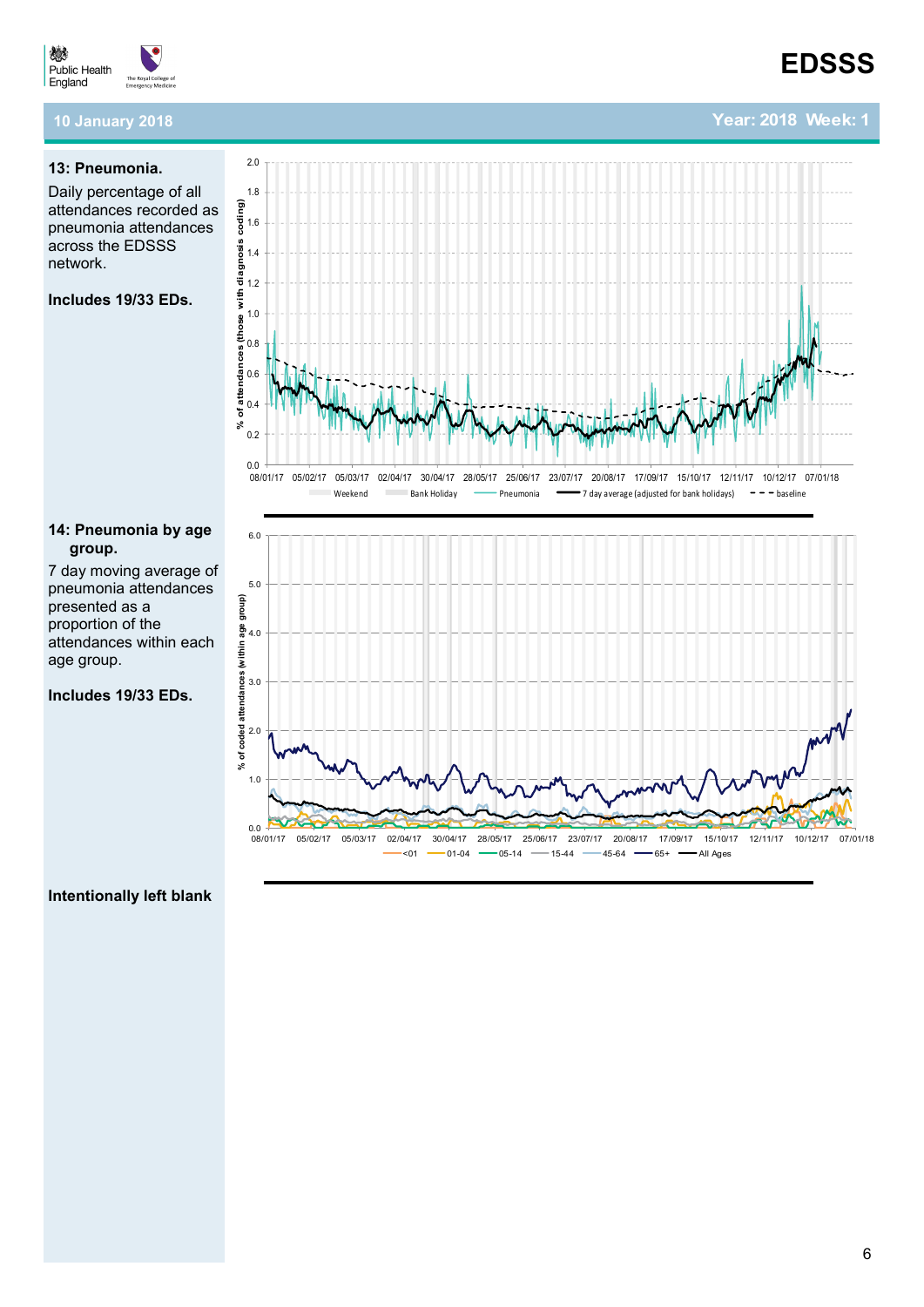

#### **10 January 2018.**

#### **15: Asthma/Wheeze/ Difficulty Breathing.**

Daily percentage of all attendances recorded as asthma/wheeze/ difficulty breathing attendances across the EDSSS network.

#### **Includes 19/33 EDs.**

#### **16: Asthma/Wheeze/ Difficulty Breathing by age**

7 day moving average of asthma/wheeze/ difficulty breathing attendances presented as a proportion of the attendances within each age group.

**Includes 19/33 EDs.** 





#### **Intentionally left blank**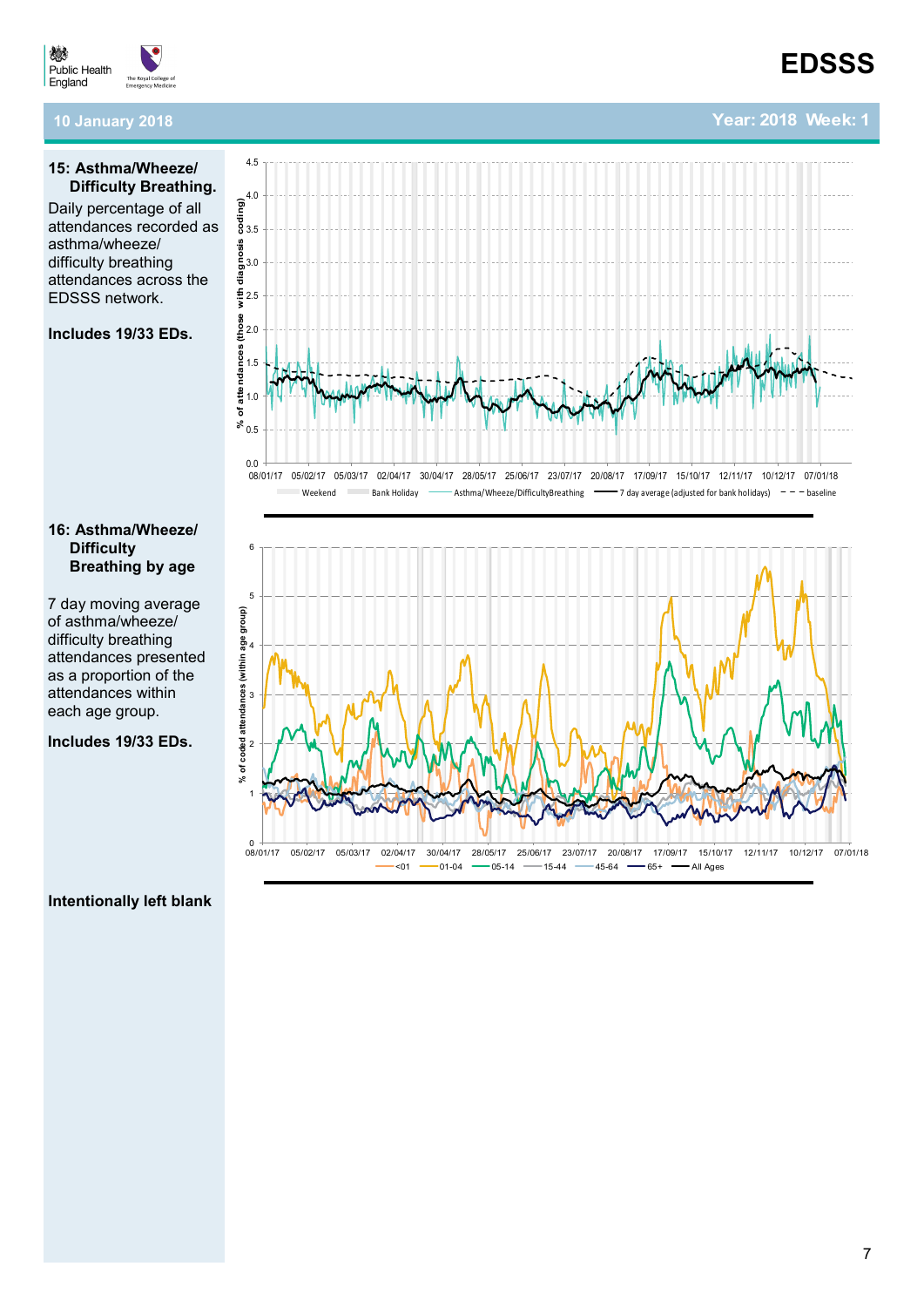**Year: 2018 Week: 1**

<span id="page-7-0"></span>

#### **10 January 2018.**

#### **17: Gastrointestinal.**

Daily percentage of all attendances recorded as gastrointestinal attendances across the EDSSS network.

**Includes 33/33 EDs.** 



#### **18: Gastroenteritis**

Daily percentage of all attendances recorded as gastroenteritis attendances across the EDSSS network.

**Includes 19/33 EDs.** 

#### **19: Gastroenteritis by age group.**

7 day moving average of gastroenteritis attendances presented as a proportion of the attendances within each age group.

**Includes 19/33 EDs.** 



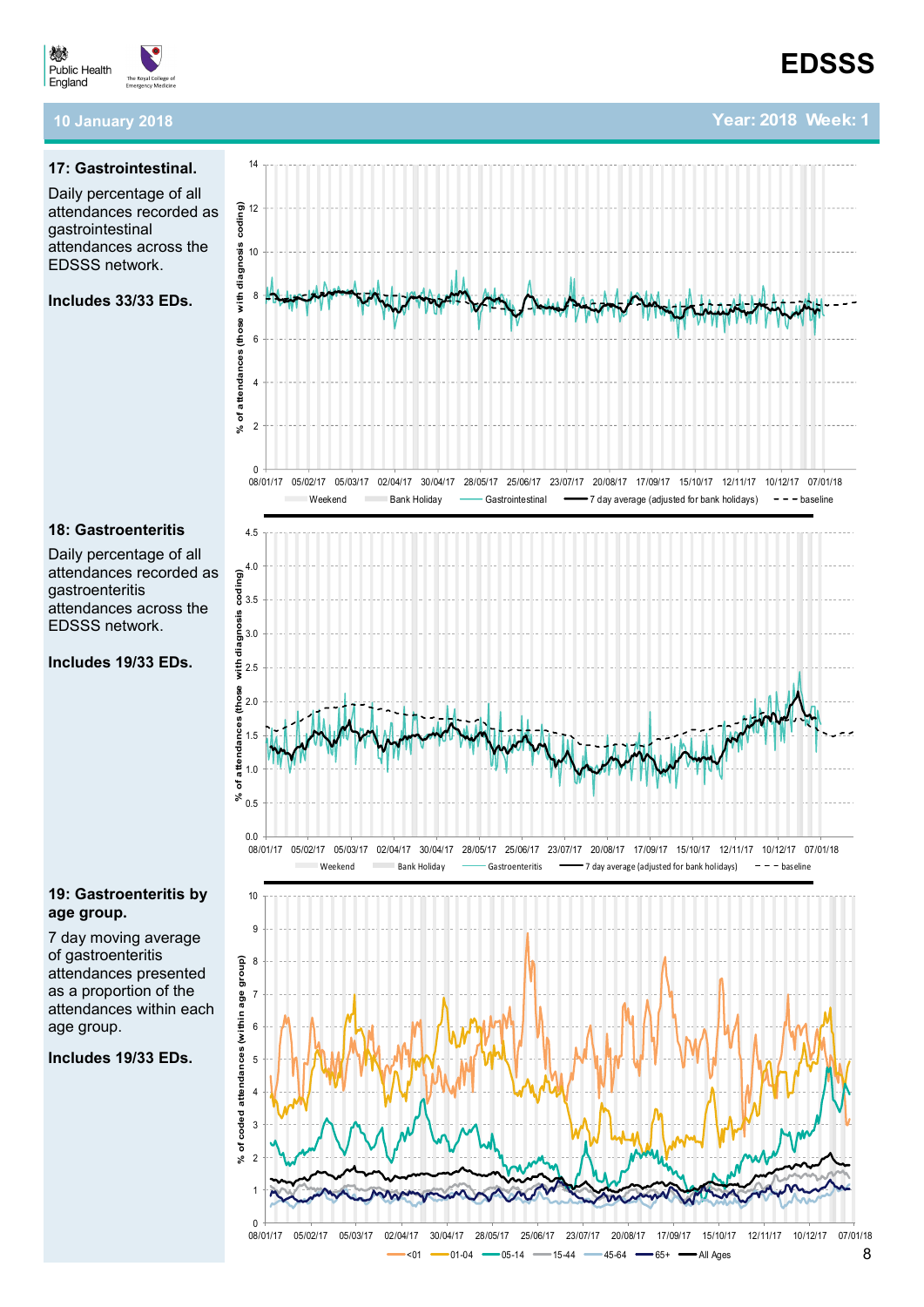

**Year: 2018 Week: 1**

#### <span id="page-8-0"></span>嫐 **Public Health** England

#### **10 January 2018.**

#### **20: Cardiac.**

Daily percentage of all attendances recorded as cardiac attendances across the EDSSS network.

**Includes 35/33 EDs.** 

**21: Myocardial Ischaemia.**

as myocardial

network.

Daily percentage of all attendances recorded

ischaemia attendances across the EDSSS

**Includes 20/33 EDs.** 



#### **22: 'Impact of cold weather' indicator.**

Daily percentage of female attendances recorded as 'fracture of the femur/wrist/forearm plus cold specific diagnoses of hypothermia and other diagnoses recorded in the EDs as 'effects of reduced temperature', across the EDSSS network.

**Includes 20/33 EDs.** 



0.0